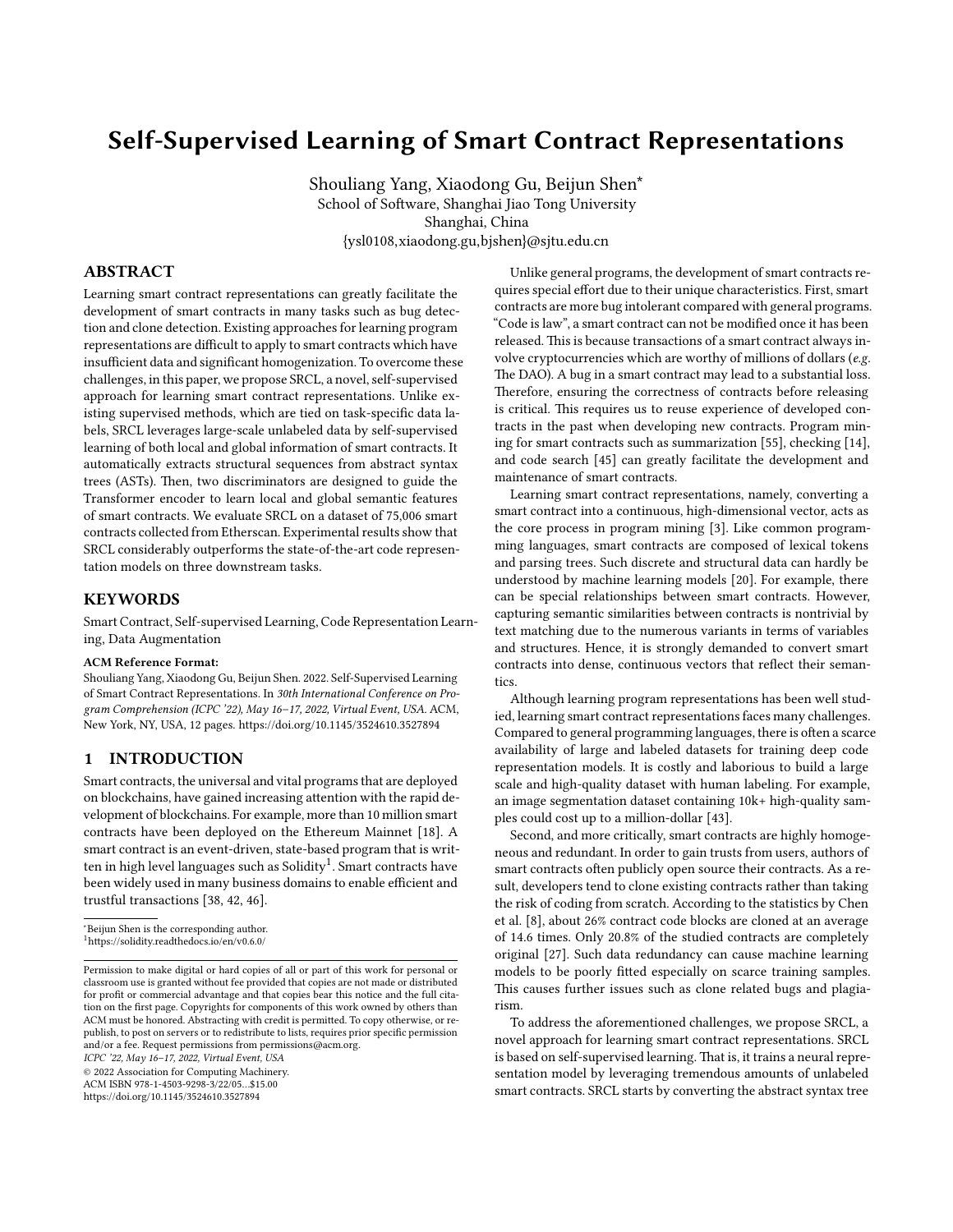(AST) of each smart contract into a pair of type and value sequences using pre-order traversal. The type sequence involves structural information while the value sequence retains semantic information. Then, three operations are performed upon the pairs of sequences in order to increase the scale and diversity of training samples.

Based on the augmented code variants, SRCL trains a Transformer encoder which encodes smart contract code into vectors through three components: a local discriminator which assists the encoder to capture lexical and syntactical features, a global discriminator which enables the encoder to learn global semantics of code, and a decoder which aims to reconstruct the value sequence of the input code.

To evaluate the effectiveness of SRCL in learning smart contract representations, we collect 75,006 smart contracts from Etherscan[2](#page-1-0) .

We extensively evaluate SRCL on three downstream tasks, namely, bug detection, clone detection, and code clustering, and compare the performance against three recently proposed approaches, including SmartEmbed[[14](#page-10-4)], code2vec[[2\]](#page-9-1), and code2seq[[1](#page-9-2)]. Experimental results show that SRCL outperforms baseline models significantly. It improves F1-scores of the three tasks by 6.96%, 4%, and 8.81%, respectively.

The main contributions of this paper can be summarized as follows:

- We propose a novel approach for learning smart contract representations, which leverages three self-supervised learning tasks for capturing both global and local semantic information of source code.
- We propose three operations for generating code variants, namely, *type replacement*, *value replacement*, and *pair insertion* to increase the scale and diversity of training samples.
- We build a dataset for clone detection and code clustering tasks of smart contracts.

The dataset and source code of SRCL are publicly available at: https:// github.com/SCRepslearner/SmartLearner.

## **2 BACKGROUND**

## **2.1 Smart Contract**

Smart contracts are general-purpose computer programs that run on Ethereum. Smart contracts have been widely applied to many fields such as currency trading platforms, crowdfunding campaigns, and role-playing games. A smart contract is a series of instructions or operations which will be triggered when certain conditions are satisfied. Smart contracts achieve a great success because they eliminate the need of trusted third parties in multiparty interactions so that parties can engage in secure peer-to-peer transactions without having to place trust in external parties.

Figure [1](#page-1-1) shows a basic structure of smart contract. Generally, a smart contract is consists of four elements: a unique address identifies the contract, a set of executable functions, state variables, and values [\[4](#page-9-3)]. It takes as input transactions with function parameters, executes the corresponding code and triggers the output events. Upon the execution of a function, the state variables in the contract change according to the logic implemented in the function.

ICPC '22, May 16-17, 2022, Virtual Event, USA Shouliang Yang, Xiaodong Gu, and Beijun Shen

<span id="page-1-1"></span>

**Figure 1: The basic structure of smart contracts [\[47\]](#page-10-10).**

In Ethereum, smart contracts are primarily written in Solidity, which is a high-level contract-oriented programming language. Source code in Solidity can be compiled to bytecode run on the Ethereum Virtual Machine (EVM). The syntax of Solidity resembles that of general object-oriented languages such as Java and C++. A source file of Solidity may contain three key structures, namely, *libraries*, *interfaces*, and *subcontracts*. A *library* is a piece of code that provides a set of common functionalities that are mindful of cornercases or that optimize processing time. Library is stateless and doesn't contain state variables. Analogous to the interface in Java, an *interface* in Solidity is an abstract contract which does not have any implemented functions. A *subcontract* is a contract that implements a certain concepts. It contains state variables and functions for accessing and modifying the state variables. In solidity, a *subcontract* often inherits and realizes an *interface*.

#### **2.2 Data Augmentation**

Data augmentation (DA) aims to increase both the amount and diversity of a dataset without explicitly collecting more data[\[11](#page-10-11)]. DA has become a practical technique in computer vision and natural language processing (NLP) tasks that have low resources and a paucity of annotated data [\[11](#page-10-11), [36](#page-10-12)]. DA is often regarded as a regularizer to reduce the risk of overfitting when training deep learning models. Due to its effectiveness, DA has been increasingly leveraged as a key technique of self-supervised learning.

DA techniques can be roughly classified into three categories, namely, rule-based approaches, model-driven approaches, and example interpolation approaches [\[11\]](#page-10-11).

The rule-based approaches directly apply slight modifications that follow some heuristic rules on the copies of the original samples. For example, the EDA model[[52\]](#page-11-2) improves text classification by token-level perturbation, including *synonym replacement*, *random insertion*, *random swap*, and *random detection*. Sahin *et al.* [[39](#page-10-13)] augmented the training sets of low-source languages by cropping and rotating the dependency tree of sentences.

Model-based approaches augment samples by using a well-trained neural network. The typical model-based DA technique is backtranslation[[44\]](#page-10-14) which translates original sentences into intermediate languages and then back translates them to paraphrases. Cai *et al.*[[7](#page-10-15)] proposed an end-to-end learnable data manipulation model for augmenting effective training samples and reducing the weights of inefficient samples. This model has been shown to be effective in boosting dialogue systems.

The idea of example interpolation comes from Mixup[[56\]](#page-11-3). Given two pairs of real samples and their one-hot labels:  $(x_i, y_i)$  and  $(x_j, y_j)$ , Mixup constructs a new virtual sample  $(\tilde{x}, \tilde{y})$  by incorporating them

<span id="page-1-0"></span><sup>2</sup>http://etherscan.io/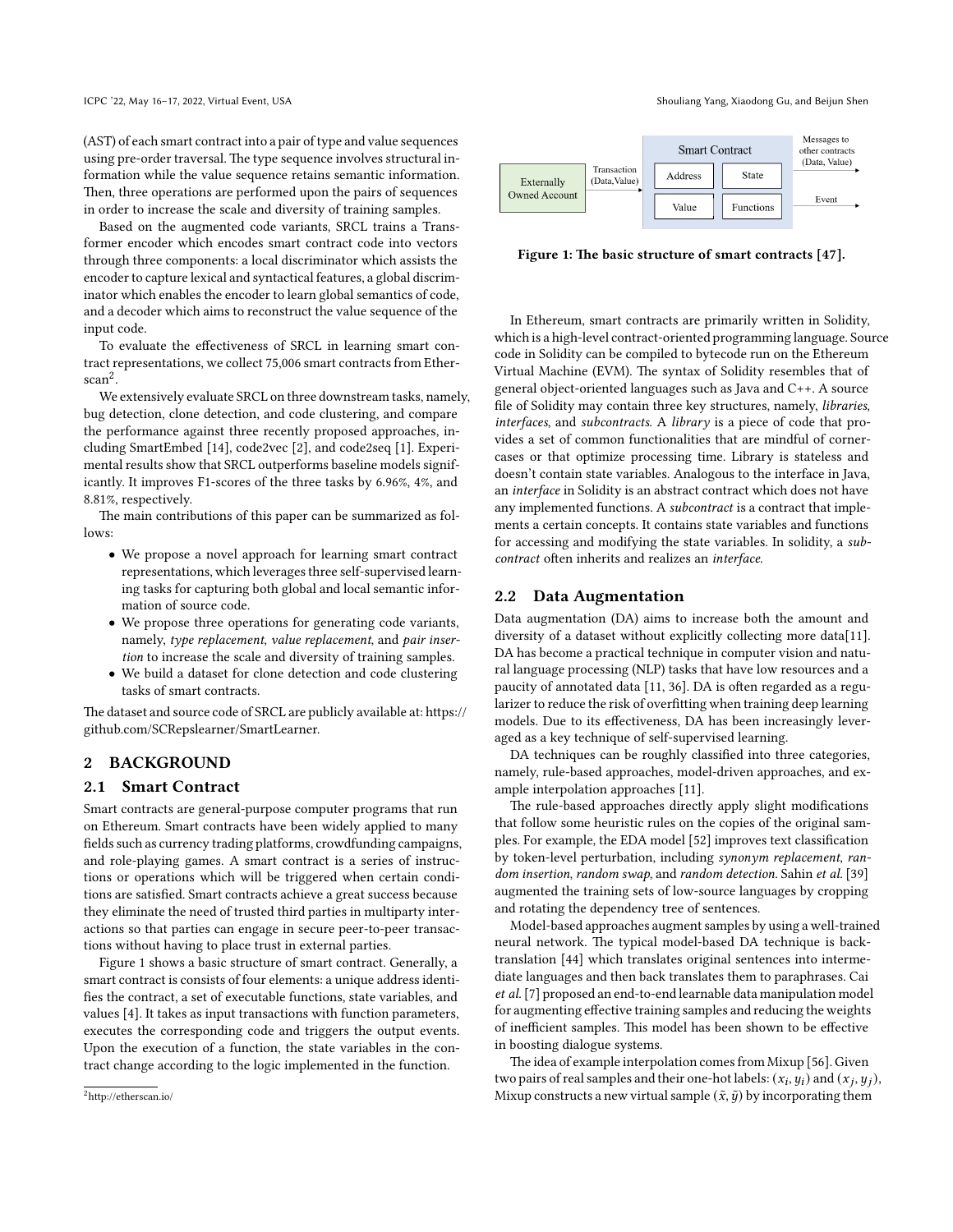together with a parameter  $\lambda$ :

$$
\tilde{x} = \lambda x_i + (1 - \lambda)x_j
$$
  
\n
$$
\tilde{y} = \lambda y_i + (1 - \lambda)y_j
$$
\n(1)

Inspired by Mixup, Guo *et al.* [[16](#page-10-16)] proposed wordMixup and sentMixup for sentence classification that interpolate samples in the word and sentence embedding spaces, respectively.

## **2.3 Self-Supervised Learning**

As the most common technique for training neural networks, supervised learning has its own bottleneck since it relies heavily on manual labeled data. As an alternative, self-supervised learning (SSL) shows its potential in leveraging the tremendous amounts of unlabeled data. SSL has drawn much attention for its broad applicability on various machine learning tasks such as image recognition [\[17,](#page-10-17) [26](#page-10-18)], pre-trained language models [\[9](#page-10-19), [29,](#page-10-20) [54](#page-11-4)], and graph representation learning[[10,](#page-10-21) [50\]](#page-10-22). The goal of SSL is to predict partial attributes of an object from remaining parts. Given an object  $x$ , SSL usually trains an encoder which encodes  $x$  into an explicit vector  $z$  by predicting an automatically generated label for a predefined self-supervised task. In such a way, the explicit vector  $z$ can be leveraged by downstream tasks, since it contains universal features from  $x$  that benefit to different tasks.

It is critical to choose proper self-supervised tasks in SSL, since they enable the encoder to learn semantics of objects. In natural language processing, there are a variety of self-supervised tasks. As a typical SSL-based technique, Word2vec[[35](#page-10-23)] learn word embeddings by predicting a word from its contexts within a certain size of window. BERT[[9\]](#page-10-19) utilizes the masked language model as a self-supervised task by predicting the masked words in a sentence. WKLM [\[53\]](#page-11-5) adopts the replaced entity detection task and trains a knowledge-enhanced pre-trained language model for entity-related question answering. XLNet[[54](#page-11-4)] introduces a permutation language model, which combines the strengths of both auto-regressive language model and auto-encoder language model. XLNet learns bidirectional contexts by maximizing the expected likelihood over all permutations of the factorization order. InfoWord[[28](#page-10-24)] is proposed to learn language representations by maximizing the mutual information between a representation of a sentence and an n-gram within it.

#### **3 APPROACH**

#### **3.1 Overview**

Figure [2](#page-2-0) illustrates the overall framework of SRCL. The pipeline involves three phases, namely, constructing structural sequences, generating code variants, and representation learning. Initially, we extract structural sequences from smart contract ASTs to facilitate deep representation learning of structures. Then, we augment the processed contracts by generating code variants using three operations, namely, type replacement (TR), value replacement (VR), and pair insertion (PI). Subsequently, we design a self-supervised representation model which takes as input the augmented structural sequences and outputs the code vectors. Finally, We leverage the generated code vectors to assist three crucial downstream tasks for smart contracts.

<span id="page-2-0"></span>

**Figure 2: The framework of SRCL.**

#### **3.2 Constructing Structural Sequences**

The main challenge of learning code representations is how to incorporate structural information in source code[[19](#page-10-25), [20,](#page-10-6) [57](#page-11-6)]. Structures are significant features for modeling source code [\[19\]](#page-10-25) as they specify how different statements interact with each other to accomplishing certain functionality. Simply treating source code as plain texts will lose the additional semantics to the program functionality besides the lexical terms, resulting in inferior performance [\[20](#page-10-6)].

In order to learn both semantic and syntactic information in smart contracts, our approach starts from extracting structures from smart contracts. We convert each smart contract into two sequences, namely, AST type sequence and AST value sequence by traversing its modified AST. Such sequential representations of structural data can be easily processed by modern sequence learning models such as the Transformer [\[25\]](#page-10-26).

Figure [3](#page-3-0) shows the detailed process. Given a smart contract, we initially build its AST. Each node in the AST contains two elements, namely, *node type* and *node value*. The *node value* is the concrete token occurring in the source code while the node type is its abstract type. For example, the root node in Figure [3](#page-3-0) has a *node type* "ContractDefinition" with its contract name "shapeCalculator" as the corresponding *node value*.

For non-terminal (NT) nodes that have no information of node value, default values will be padded according to their types. For example, if an NT node has a *type "FunctionCall"* and has no corresponding *value*, we will assign it a default *value "FunctionCall-Value"*.

Next, we generate two structural sequences (i.e., the type sequence and the value sequence) through a pre-order traversal on the AST. These sequences can be used as structural information of smart contract source code for further representation learning.

#### **3.3 Generating Code Variants**

Another challenge of learning code representations lies in the homogeneity of smart contract source code. In order to capture the deep semantic features in smart contracts, we need large amounts of variants for training a deep representation model.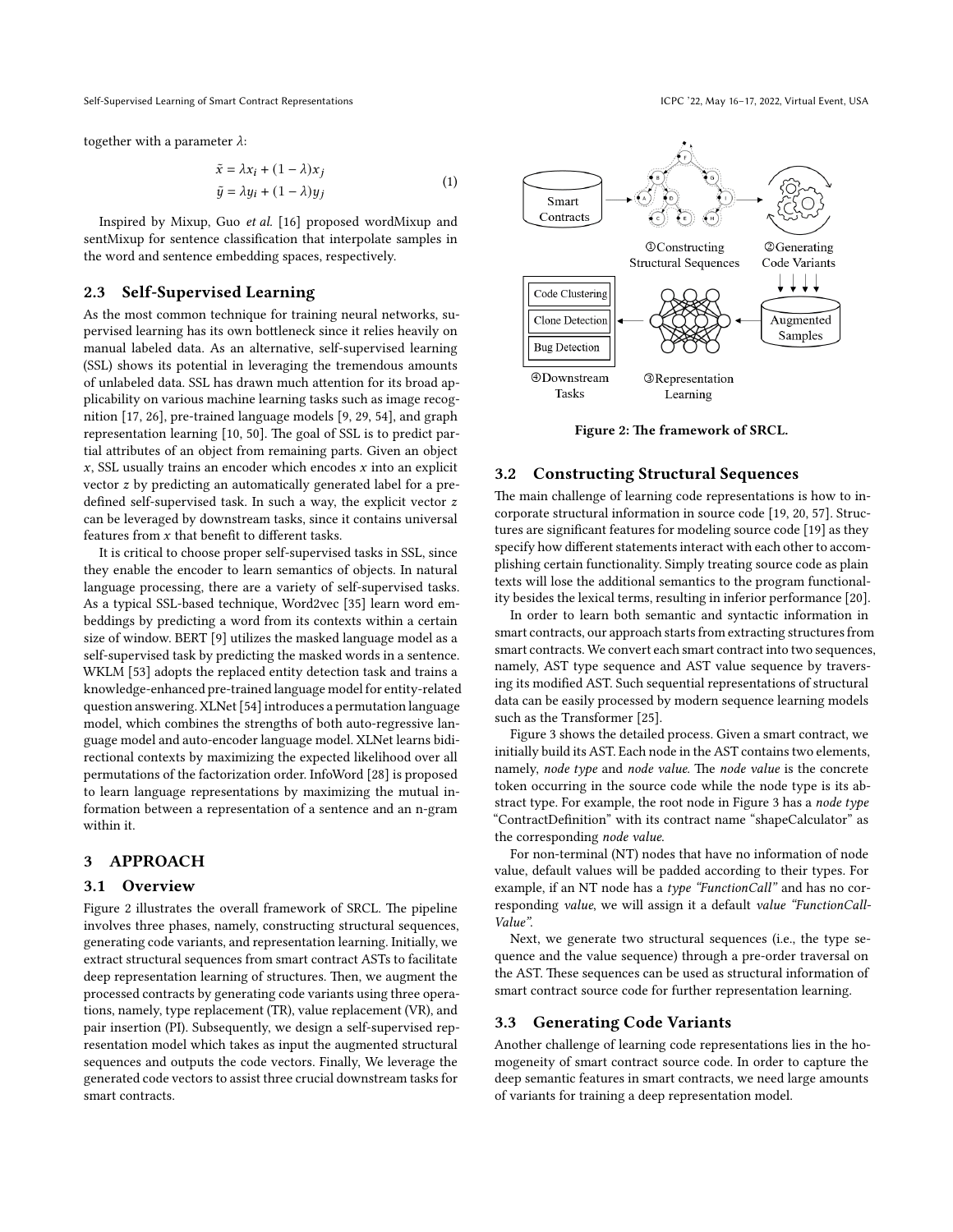<span id="page-3-0"></span>

**Figure 3: An illustration of constructing structural sequences for smart contracts.**

Inspired by previous works on data augmentation [\[51,](#page-11-7) [52\]](#page-11-2), we propose three code variants generation operations. More specifically, given all structural sequences, we maintain a key-value map  $M$  for all the type tokens and the value tokens, where the key is a *type* token and the values are its corresponding *value* tokens from the ASTs. Given a sample  $S = < T, V >$  in our training set, where  $T = (t_1, t_2, ..., t_n)$  represents the type sequence, and  $V =$  $(v_1, v_2, ..., v_n)$  represents the value sequence, we perform the following three operations, each repeated  $K$  times:

- 1) *Type Replacement (TR):* we randomly choose a token from the type sequence and replace it with another random *type* token from  $M$ .
- 2) *Value Replacement (VR):* we randomly choose a token  $v_i$  from the value sequence and replace it with another *value* token  $v_j$ ( $i \neq j$ ) from M, where  $v_i$  and  $v_j$  associated with the same type token.
- 3) *Pair Insertion (PI)*: we find a random pair  $\langle t_i, v_j \rangle$  from M and insert it into a random position of the sample.

We hypothesize that long sequences can absorb more noise while maintaining their original semantic information.Therefore, the number of value tokens changed, K, is calculated by the formula  $K = \alpha l$ , where  $l$  is the length of the sequence, and  $\alpha$  indicates the percent

of the tokens or pairs in a sequence are changed. Compared with the original sample, *TR* and *PI* change the syntax and structural information, while *VR* maintains the original syntax and structures and changes the semantics of original sample.

All the generated variants, together with the original training samples, are taken as input to the representation learning model.

## **3.4 Representation Learning**

We design a neural network model for learning representations of smart contracts from the structural and sequential input as well as the sufficient variants of code. Figure [4](#page-4-0) shows its architecture overview. The model mainly consists of four components, namely, encoder, local discriminator, global discriminator, and decoder.

The learning process involves three steps. First, the encoder takes as input the structural sequences of a smart contract and generates the local representation using the Transformer [\[49\]](#page-10-27) encoder. The encoded local representation is aggregated into a global representation using a convolutional neural network (CNN)[[13](#page-10-28)]. Second, local and global discriminators are applied to the local and global representation respectively and discriminate whether each token or the whole semantic has been changed (*i.e.*, *token replaced prediction task* and *real-fake sample prediction task*), so as to learn the local and global features of a smart contract. Third, the decoder takes as input the global representation and learns to reconstruct the original value sequence (*i.e.*, *value sequence recovery task*).

**Transformer Encoder.** Let  $S = < T, V >$  denotes a smart contract in the form of structural sequences, where  $T = t_1, ..., t_n$  stands for the type sequence and  $V = v_1, ..., v_n$  stands for the value sequence. The Transformer encoder takes  $S$  as input, and embeds each of the token in  $T$  and  $V$  into a  $d$ -dimensional vector.

$$
e(T) = [e(t_1), ..., e(t_n)]
$$
  
\n
$$
e(V) = [e(v_1), ..., e(v_n)]
$$
\n(2)

The type and value embeddings are summed up into one sequence:

$$
x = [x_1, ..., x_n],
$$
 (3)

where  $x_i = e(t_i) + e(v_i)$ .

Then the Transformer encoder generates the local representations from  $x$ :

$$
R_{\text{local}} = [H_1, ..., H_n] = \text{Enc}(x_1, ..., x_n),\tag{4}
$$

where each  $H_i \in \mathbb{R}^d$  stands for the hidden state of the encoder for the *i<sup>th</sup>* input token.

Subsequently, a CNN is applied to summarize the local representations into global representation, as shown in Figure [5](#page-4-1). Each filter in the CNN generates a feature map from the local representation:

$$
c_i = \text{ReLU}(W \cdot H_{i:i+k-1}),
$$
  

$$
f = \text{maxpooling}([\mathbf{c}_1, \mathbf{c}_2, ..., \mathbf{c}_n]),
$$
 (5)

where  $ReLU$  is an activation function,  $W$  is a trainable parameter matrix,  $c_i$  stands for a feature over a window of  $k$  vectors from  $R_{\text{local}}$ , and f stands for the most important feature in the feature map.

Finally, all feature maps are concatenated and passed into a linear layer, yielding the global representation.

$$
\mathbf{R}_{\text{global}} = \mathbf{W} \cdot [f_1; \dots; f_n] \tag{6}
$$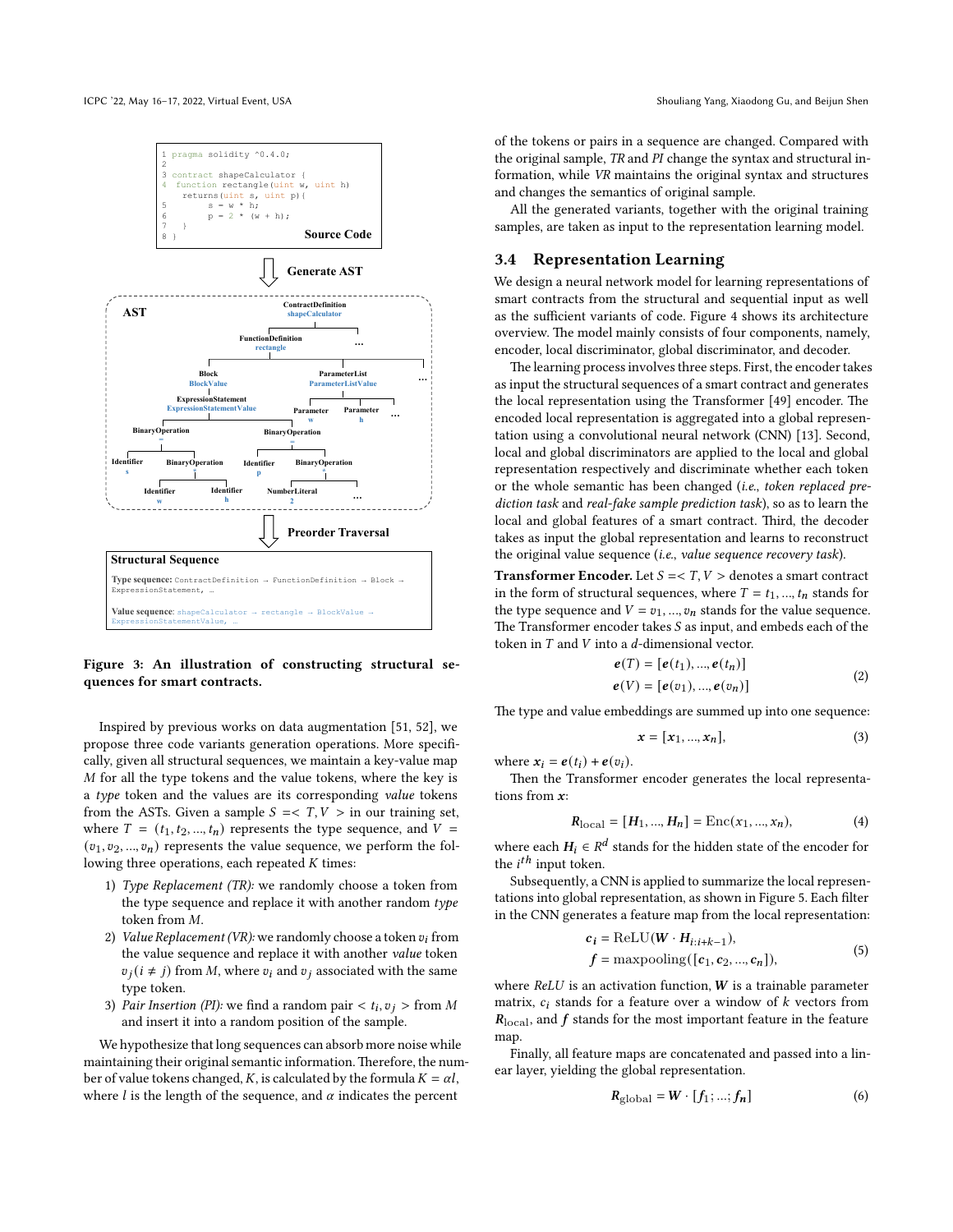<span id="page-4-0"></span>

**Figure 4: The architecture of our representation learning model.**

<span id="page-4-1"></span>

**Figure 5: The generation of global representation.**

**Global Discriminator.** Given the global representation of a smart contract, a global discriminator is designed to perform the *real-fake sample prediction task*, which predicts whether the contract is syntactically changed. We formulate this as a classification problem where either a positive sample (the original sample or sample created by *VR*) or a negative sample (sample created by *TR* and *PI*) of contract is provided to the discriminator. The global representation  $R_{\text{global}}$  is passed to an MLP classifier and the probability distribution over labels is returned.

$$
\tilde{y}^{g} = \text{softmax}(\text{ReLU}(\text{LayerNorm}((R_{\text{global}} \cdot W_{1})...W_{n})), \quad (7)
$$

where  $W_i \in \mathbb{R}^{d \times d}$  represents the weight matrix for the  $i^{th}$  fullyconnected layer, *LayerNorm* stands for layer normalization, and *ReLU* is the activation function.

The global discriminator is trained to minimize the following cross-entropy loss of *real-fake sample prediction task*:

$$
\mathcal{L}_g = -(\log y^g(\tilde{y}^g) + (1 - y^g) \cdot \log(1 - \tilde{y}^g)),\tag{8}
$$

where  $y^g$  and  $\tilde{y}^g$  are the true label and probability.

**Local Discriminator.** Apart from the global discriminator which judges the changing state of the whole contract, we also design a local discriminator to accomplish the *token replaced prediction* *task*, which predicts for each token whether it is changed or not and what is the type of the change (i.e., *TR*, *VR* or *PI*).

The local discriminator is also implemented with an MLP classifier. It takes as input the local representation at each position of the contract and classifies the type of change for the position:

$$
\tilde{y}^l = \text{softmax}(\mathbf{R}_{\text{local}'} \cdot \mathbf{W}_o),\tag{9}
$$

where  $\tilde{y}^l$  stands for the probability distribution over labels, and  $W_o$ stands for the trainable parameter matrix.

Similarly, the local discriminator aims to minimize the following cross-entropy loss of *token replaced prediction task*:

$$
\mathcal{L}_l = -\frac{1}{N} \sum_{i=1}^{N} \sum_{j=1}^{C_l} y_{i,j}^l \log(\tilde{y}_{i,j}^l),
$$
 (10)

where  $y_{i,j}^l$  and  $\tilde{y}_{ij}^l$  denote the true label and the probability of the  $i^{th}$  token belonging to the  $j^{th}$  category, respectively;  $C_l$  represents the number of categories; and  $N$  represents the length of the input sequence.

**Decoder.** The decoder aims to complete the *value sequence recovery task*, which reconstructs the value sequence from the global representation. Similar to the global discriminator, we first pass the global representation to a fully-connected neural network, and obtain the output  $R'_{global} \in \mathcal{R}^{n \times m}$ . Subsequently, we apply a *transpose* operation on  $\mathbf{R}_{\text{hidden}}$ :  $\mathbf{R}_{\text{global}}' \in \mathcal{R}^{n \times m} \to \mathbf{R}_{\text{global}}' \in \mathcal{R}^{m \times n}$ and put it into a fully-connected neural network to obtain the probability distribution over labels:

$$
\begin{aligned} \mathbf{R}_{\text{global}}^{'} &= \text{ReLU}(\text{LayerNorm}((\mathbf{R}_{\text{global}}^{'} \cdot \mathbf{W}_{1} + b_{1})...W_{n}), \\ \tilde{y}^{d} &= \text{softmax}(\mathbf{R}_{global^{'}} \cdot \mathbf{W}_{o}). \end{aligned} \tag{11}
$$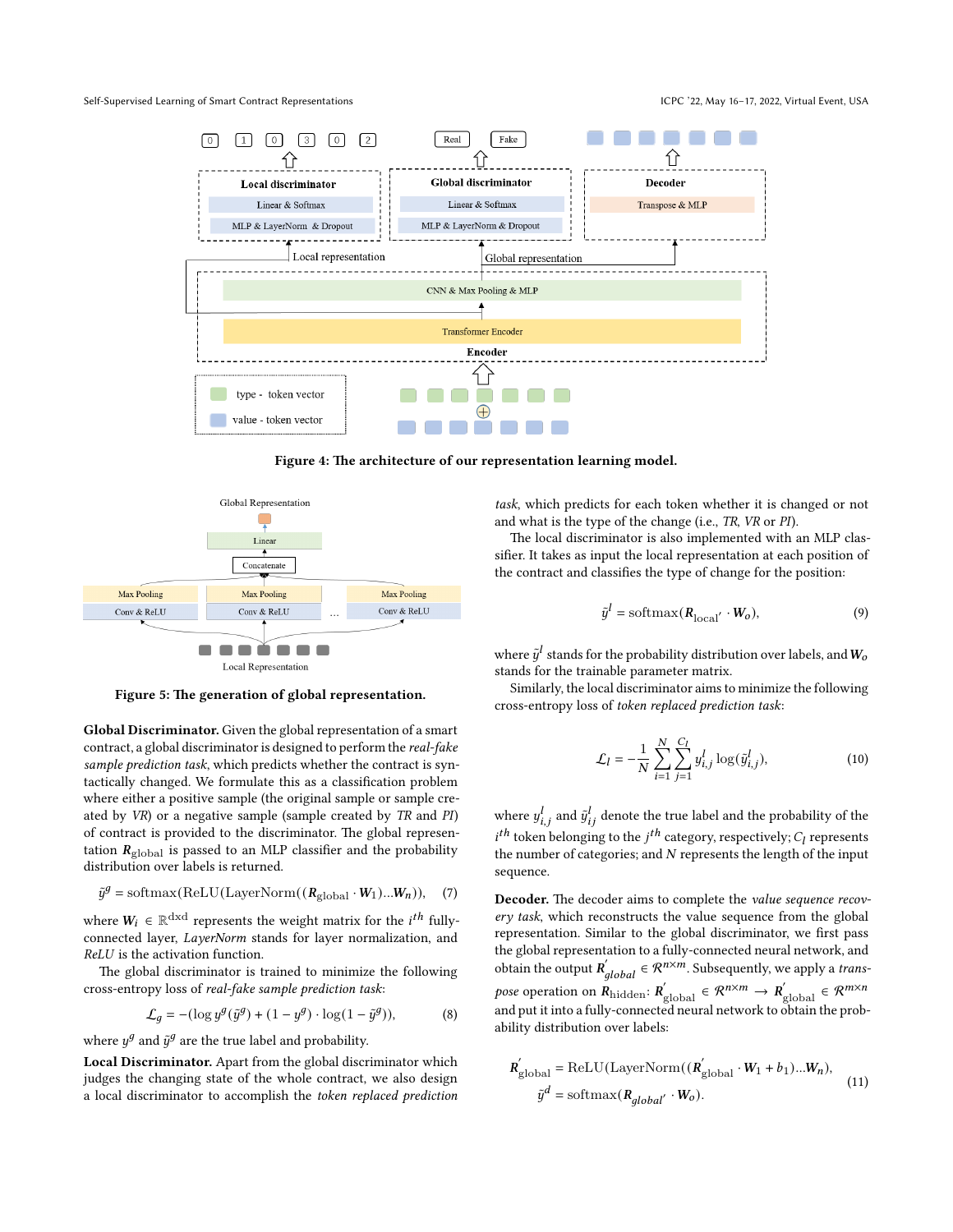The decoder is trained to minimize the following loss function of *value sequence recovery task*:

$$
\mathcal{L}_d = -\frac{1}{N} \sum_{i=1}^{N} \sum_{j=1}^{C_d} y_{i,j}^d \log(\tilde{y}_{i,j}^d),
$$
 (12)

where  $y_{i,j}^d$  and  $\tilde{y}_{i,j}^d$  denote the true label and the probability of the  $i^{th}$  token in the  $j^{th}$  category, respectively; and  $C_d$  represents the number of categories.

**Model Training.** We train our model by minimizing the total loss, which is defined as the weighted sum of the losses of three selfsupervised learning tasks [\[31](#page-10-29)]:

$$
\mathcal{L} = \frac{1}{2\sigma_g^2} \mathcal{L}_g + \frac{1}{2\sigma_l^2} \mathcal{L}_l + \frac{1}{2\sigma_d^2} \mathcal{L}_d + \log(1 + \sigma_g^2) + \log(1 + \sigma_l^2) + \log(1 + \sigma_d^2),\tag{13}
$$

where  $\mathcal{L}_g$ ,  $\mathcal{L}_l$ , and  $\mathcal{L}_d$  represent the loss functions for the three tasks, respectively;  $\sigma^g$ ,  $\sigma^l$ , and  $\sigma^d$  are their weighting factors, which are automatically learned in the training process.

#### **3.5 Downstream Tasks**

We test our SRCL on three downstream tasks, namely, bug detection, code clone detection, and code clustering. They are all well known tasks for evaluating code representations and are also critical tasks for smart contracts.

**Bug Detection.** Programmers tend to copy and paste existing smart contract code rather writing it from scratch, which may introduce clone-related bugs into programs. Therefore, this task aims to detect whether a given code snippet is "similar" to any known bug [[14](#page-10-4)]. Figure [6](#page-5-0) shows the process of bug detection. First, we construct a bug embedding matrix of known buggy smart contract files using representation models. Then, given a smart contract file to be detected, we obtain its code vector and calculate its similarity with each vector in the bug embedding matrix. Since each file contains several subcontracts, we measure the similarity between two files using the "group similarity" between their subcontracts, namely,

$$
sim(A, B) = \frac{\sum_{i=1}^{M} max(\{sim(A_i, B_j) \mid 1 \le j \le N\})}{M}, \quad (14)
$$

where  $M$  and  $N$  are the numbers of subcontracts in file  $A$  and file B, and  $A_i$  and  $B_j$  stand for two individual subcontracts in the two files, respectively; sim denotes the cosine similarity function. If the similarity between the given contract and a known buggy contract exceeds a predefined threshold, then the contract is reported as a potential bug.

**Code Clone Detection.** The code clone detection task aims to detect whether two smart contracts are semantically identical, *i.e.*, implement the same functionality [\[57\]](#page-11-6). Given a pair of smart contracts, we predict them as a cloned pair if the similarity between their code vectors is greater than a predefined threshold.

**Code Clustering.**The code clustering task aims to cluster all smart contracts (without class labels) according to the pairwise similarities between their code vectors. We cluster all contracts into K clusters using the k-Means[[23](#page-10-30)] algorithm. Next, we measure the



<span id="page-5-0"></span>

**Figure 6: The process of bug detection.**

<span id="page-5-2"></span>**Table 1: Statistics of the dataset for learning code representations.**

| original  | # contracts                        | 55,006     |
|-----------|------------------------------------|------------|
|           | # distinct subcontracts            | 290.390    |
|           | # statements                       | 14,673,335 |
|           | avg lines per distinct subcontract | 59.47      |
| augmented | # samples                          | 1,161,560  |
|           | avg sequence length                | 185.73     |

correctness of the output clusters by calculating the ARI score[[41](#page-10-31)] based on the real class labels of these smart contracts.

## **4 EXPERIMENTAL SETUP**

We conduct several experiments with the aims of investigating the following research questions (RQs):

- RQ1: How effectively does our SRCL perform under three downstream tasks, compared with the state-of-the-art methods?
- RQ2: How do internal components or techniques contribute to the effectiveness of SRCL?

## **4.1 Datasets**

**Dataset for learning code representations.** We collect verified smart contracts from the Ethereum's block explorer and analytic platform - Etherscan<sup>[3](#page-5-1)</sup> using web scrapers built by ourselves. Table [1](#page-5-2) shows the statistics of the training dataset. We have gathered 75,006 verified smart contracts written in Solidity language. 55,006 of them are used for training while the remaining 20,000 are used as the datasets for the code clone detection and code clustering tasks.

Since a smart contract usually consists of a number of subcontracts, we extract subcontracts from each Solidity file. There are totally 290,390 distinct subcontracts in the dataset. Each subcontract involves an average of 59.47 lines of code. After generating code variants, the training data is augmented to 1,161,560 samples, and each sample contains an average of 185.73 type tokens.

**Datasets for clone detection and code clustering.** We then construct datasets for clone detection and code clustering from the remaining 20k smart contracts. We extract subcontracts from each

<span id="page-5-1"></span><sup>3</sup>https://etherscan.io/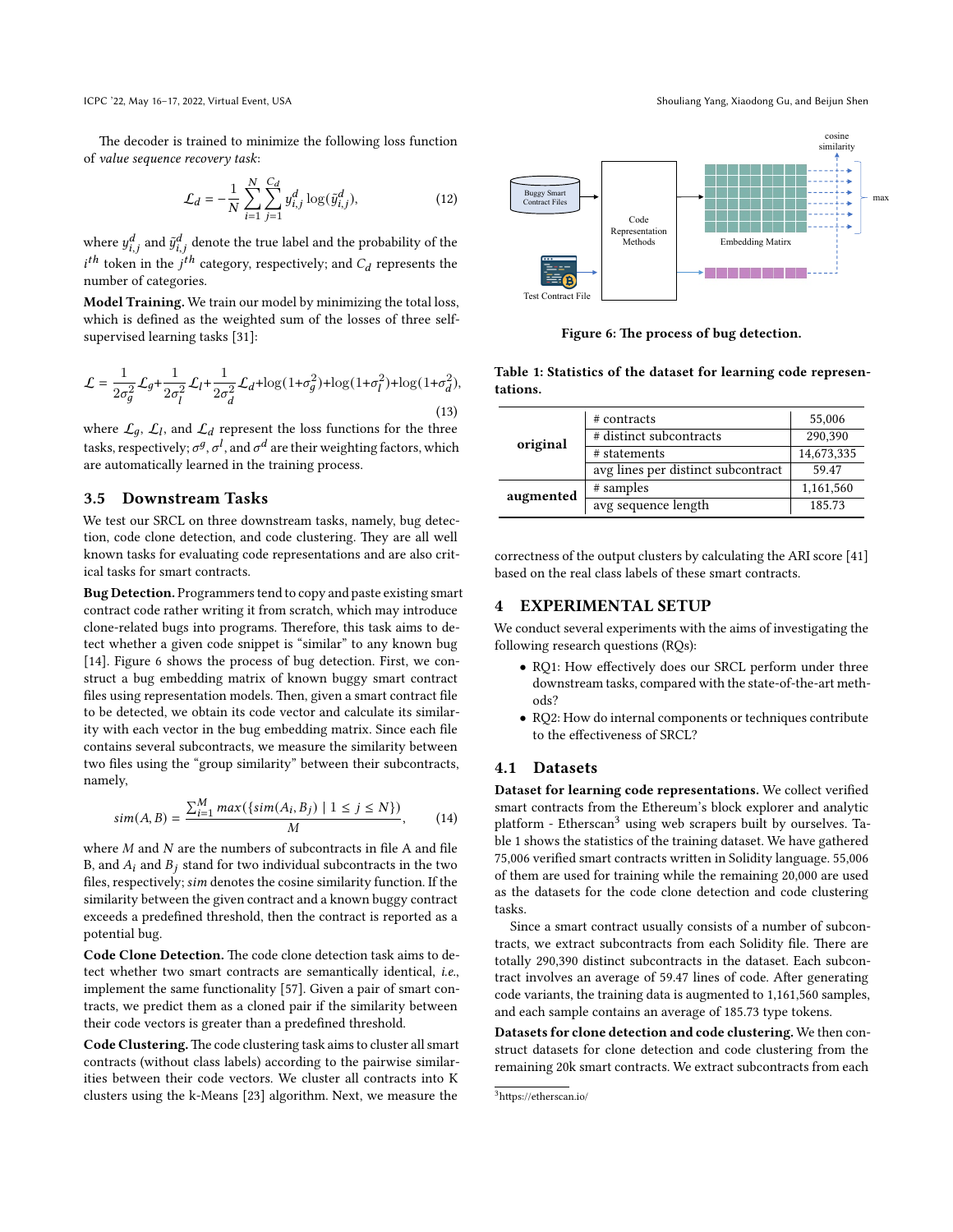<span id="page-6-0"></span>**Table 2: Statistics of datasets for code clone detection and code clustering tasks.**

|                        | # clone pairs                    | 3457   |
|------------------------|----------------------------------|--------|
| <b>Clone</b> detection | # avg code lines per subcontract | 116    |
|                        | # clusters                       | 119    |
| Code clustering        | # avg subcontracts per cluster   | 258.94 |
|                        | # avg code lines per subcontract | 60.32  |

<span id="page-6-3"></span>**Table 3: Statistics of known buggy smart contracts for bug detection task.**

| category    |     |    |     |     |    |    |     |  |
|-------------|-----|----|-----|-----|----|----|-----|--|
| # contracts | 227 |    |     | 319 |    |    |     |  |
| type        | A2  | A6 | A10 | A16 | B1 |    | B5  |  |
| # contracts | 53  | 32 | 67  | 75  | 56 | 30 | 183 |  |

Solidity file and classify them into different categories by their contract names. Small categories (i.e., ≤ 100 subcontracts) are used for clone detection while large categories (i.e., *>* 100 subcontracts) for code clustering. To construct the clone detection dataset, we randomly select a pair of contracts from each of small categories as a true clone pair, and randomly sample an equal number of false clone pairs from different categories. Both datasets are then manually checked to reduce noise. Table [2](#page-6-0) shows the statistics of the final datasets for code clone detection and code clustering. Overall, we collect 3,457 true clone pairs for the clone detection task and 119 large categories are selected for code clustering.

**Dataset for bug detection.** For evaluating the bug detection task, we use smart contracts from the Awesome Buggy ERC20 Tokens<sup>[4](#page-6-1)</sup>. The dataset is a collection of vulnerabilities in ERC20 smart contracts collected from public resources, which have been manually checked by 9 contributors. These bugs are divided into 29 types, and further grouped into three categories: A) bugs in implementation, B) incompatibilities caused by different compiler versions and external calls, and C) excessive authorities. Since the quantities of some types of buggy contracts are small, we filter out types that contain no more than 30 contracts from the dataset. We also sample the same amount of validated smart contracts from Open-Zeppelin<sup>[5](#page-6-2)</sup>, a library for secure smart contract development. They are regarded as "bug-free" smart contracts and can help identify the rate of false positive and false negative samples. Each bug that is discovered among them is automatically considered as a false positive. Table [3](#page-6-3) describes the statistics of known buggy smart contracts for bug detection task. In total, 227 smart contracts of category A and 319 smart contracts of category B are used in our evaluation. For each type of the buggy smart contract files, we divide them equally into two subsets: half of the buggy files are used to construct a bug embedding matrix, while the other half are taken as the test set.

#### **4.2 Baselines**

We compare our approach with three state-of-the-art methods on code representations learning: SmartEmbed [\[14\]](#page-10-4), code2vec [\[2](#page-9-1)] and

<span id="page-6-2"></span><sup>5</sup>https://github.com/OpenZeppelin/

code2seq[[1](#page-9-2)]. Smartembed is the most advanced smart contract representation method. Code2vec and code2seq are state-of-the-art methods for general programming languages. We do not compare our method with information retrieval based approaches (*e.g.* TF-IDF and N-Gram) because our baseline models have demonstrated great improvement over information retrieval based methods.

**1) SmartEmbed**: the latest approach that is specifically designed for learning smart contract representations. SmartEmbed parses smart contract code blocks into word streams and converts them into numerical vectors by word embedding techniques. Then, it identifies smart contracts that are correlated to known bugs by their vector similarities.

**2) code2vec**: an approach to learn representations of general programming languages. code2vec trains a path encoder on bagof-paths that are extracted from ASTs. The path encoder encodes the selected paths into a single, fixed-length *code vector*. Then, the generated *code vector* is taken as input to a classifier which predicts the method name. In this way, the model learns useful *code vectors* that capture semantic similarities, combinations, and analogies.

**3) code2seq**: another general approach for learning code representations. Similar to code2vec, code2seq represents a code snippet as a set of compositional paths in its AST. Next, it uses the attention mechanism to select the relevant paths. The selected paths are encoded into a vector and further decoded to a natural language summary of the code snippet.

Since code2vec and code2seq are originally implemented for Java, we adapt it to Solidity in our work. More specifically, we change their inputs to the same format as our smart contracts. We follow their data processing steps to prepare the inputs. The number of sampled paths from the AST of each individual contract is 100 for both code2vec and code2seq, which is a good sweet point between capturing enough contract information while keeping training feasible in the GPU's memory. The dimensions for word embedding in code2vec, code2seq and SmartEmbed are set to 128, 128 and 150 respectively, following their original setups.

It is worth noting that we do not compare our approach with pretrained models such as CodeBERT[[12](#page-10-32)], because they need large scale parallel corpora of programming and natural languages for pre-training, which is inapplicable in the field of smart contracts.

#### **4.3 Implementation Details**

We implement our approach based on PyTorch 1.4 and Python 3.6. To convert smart contracts into ASTs, we use a Solidity parser<sup>[6](#page-6-4)</sup> for Python which is built on top of a robust ANTLR4 grammar.

The vocabulary sizes for the type and value tokens are 94 and 20,529, respectively. The embedding dimensions for type tokens and value tokens are set as 256. The encoder of SRCL contains six Transformer layers with eight attention heads. The CNN layer consists of four convolution kernels with different sizes (i.e., 3, 5, 7, 9). The hyperparameters for measuring the importance of the three learning tasks are  $\sigma^g=\sigma^l=\sigma^d=0.5$ . All models are optimized using the Adam algorithm with a learning rate of 0.001 and a dropout ratio of 0.5. The similarity threshold for bug detection and clone detection is empirically set to 0.95. SRCL is trained for 5 epochs with

<span id="page-6-1"></span><sup>4</sup>https://github.com/sec-bit/awesome-buggy-erc20-tokens

<span id="page-6-4"></span><sup>6</sup>https://github.com/ConsenSys/python-solidity-parser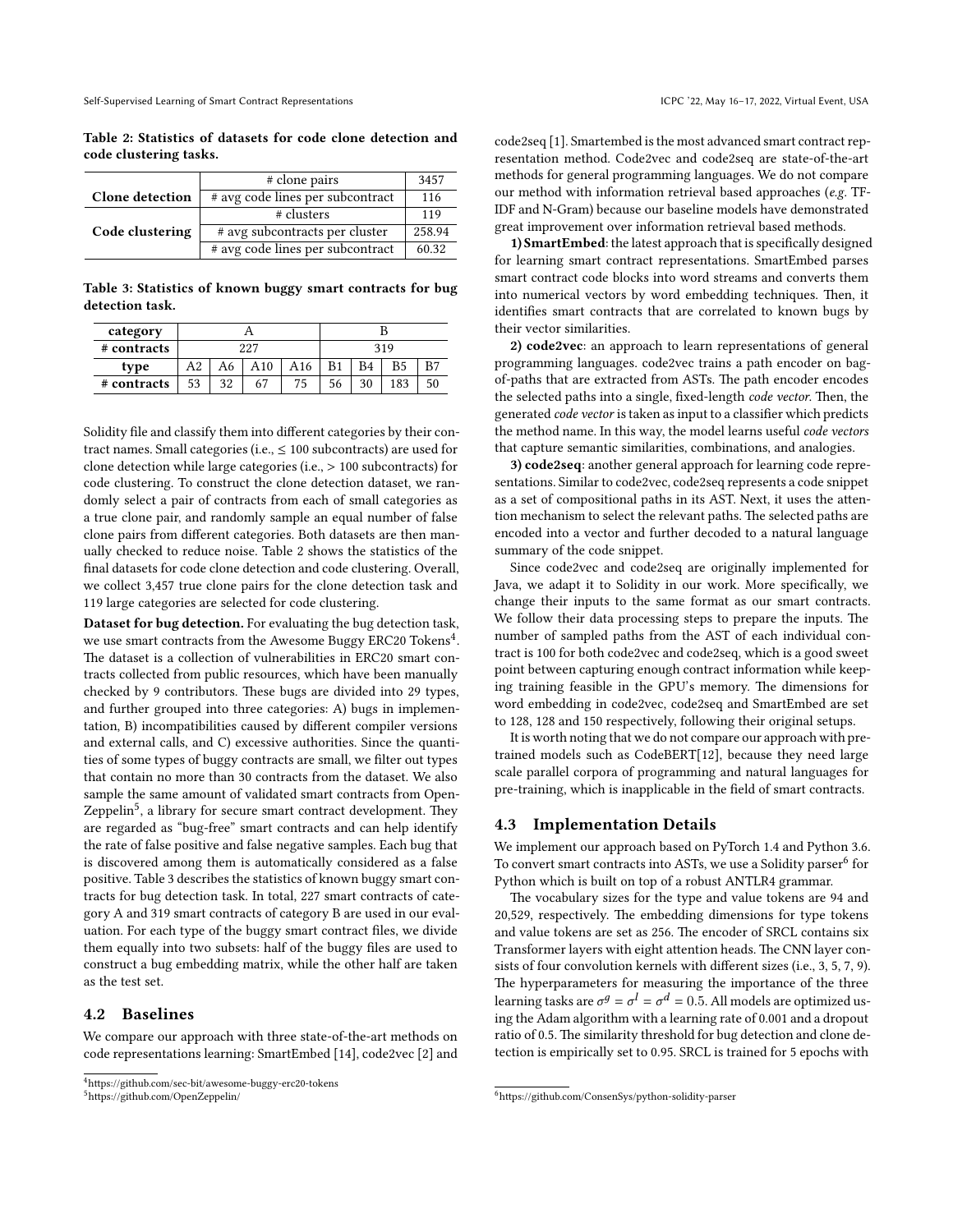<span id="page-7-0"></span>**Table 4: Performance of various approaches in the bug detection task.**

| Approach        | Precision | Recall | F <sub>1</sub> -score |
|-----------------|-----------|--------|-----------------------|
| code2vec [2]    | 0.4144    | 0.3970 | 0.3998                |
| SmartEmbed [14] | 0.5372    | 0.4934 | 0.5017                |
| code2seq [1]    | 0.5180    | 0.5573 | 0.5323                |
| SRCL.           | 0.6266    | 0.6196 | 0.6019                |
|                 |           |        |                       |

a batch size of 64. All models are run on a server with a GeForce GTX 1080 Ti GPU, 64 GB memory, and Ubuntu 18.04.

#### **4.4 Metrics**

We measure the performance of the bug detection and clone detection tasks using the well-known precision, recall, and F1-score. For the code clustering task, we use the Adjusted Rand Index (ARI)[[41\]](#page-10-31), which measures the degree of agreement between two data partitions. Let  $U$  be the ground truth class assignment, and  $V$  be the number of clusters yielded by a clustering algorithm, the ARI in our evaluation is defined as follows:

$$
ARI = \frac{RI - E(RI)}{\max(RI) - E(RI)}
$$
  

$$
RI = \frac{a+b}{a+b+c+d}
$$
 (15)

where  $a$  is the number of element pairs that are in the same clusters in  $U$  and the same clusters in  $V$ ,  $b$  is the number of of pairs of elements that are in the same clusters in  $U$  but different clusters in  $V$ ,  $c$  denotes the number of pairs of elements that are in different clusters in  $U$  but same clusters in  $V$ ,  $d$  denotes the number of pairs of elements that are in different clusters in  $U$  and different clusters in  $V$ . The range of ARI is -1 between 1, and a higher ARI would indicate a better clustering result.

## **5 RESULTS**

#### **5.1 Effectiveness in Bug Detection**

Table [4](#page-7-0) shows the performance of SRCL and baselines in the bug detection task. We can observe that SRCL achieves the best performance compared to baseline models. For example, the F1-score obtained by SRCL is 0.6019, which is significantly greater than that of code2vec (0.3998), SmartEmbed (0.5017), and code2seq (0.5323).

code2seq outperforms code2vec, probably because code2vec only represents AST paths, while code2seq represents both internal and terminal nodes in ASTs. SmartEmbed embeds terminal nodes using FastText [\[5](#page-10-33)]. However, the embeddings are not further integrated into vectors of code fragments, which restricts the ability of SmartEmbed in representing bug relevant tokens. Compared to these approaches, SRCL incorporates both type and value information in ASTs and explicitly integrates them through a Transformer encoder for capturing both lexical and syntactical knowledge of smart contracts.

Furthermore, code2vec and code2seq train their encoders using the contract name generation task. However, unlike general programming languages, the name (*e.g.* Token, ERC20 and Standard-Token) of a smart contract usually does not present its semantics.

<span id="page-7-1"></span>

| Table 5: Performance of various approaches in the code |  |  |  |
|--------------------------------------------------------|--|--|--|
| clone detection task.                                  |  |  |  |

| Approach        | Precision | Recall | F <sub>1</sub> -score |
|-----------------|-----------|--------|-----------------------|
| SmartEmbed [14] | 0.6698    | 0.4241 | 0.4617                |
| code2vec [2]    | 0.7395    | 0.5269 | 0.5105                |
| code2seq [1]    | 0.7990    | 0.5562 | 0.5789                |
| SRCL.           | 0.7955    | 0.5908 | 0.6185                |

<span id="page-7-2"></span>**Table 6: Performance of various approaches in the code clustering task.**

| ARI    |
|--------|
| 0.6260 |
| 0.5365 |
| 0.6631 |
| 0.7512 |
|        |

By contrast, the self-supervised tasks in SRCL take into account both local and global semantics of smart contracts and enable a better learning of smart contract representations.

#### **5.2 Effectiveness in Clone Detection**

Table [5](#page-7-1) shows the performance of various approaches in the code clone detection task. Overall, SRCL obtains the best results compared to baseline models. For example, the recall and F1-score obtained by SRCL are 0.5908 and 0.6185, which are significant greater than those of SmartEmbed (0.4241 and 0.4617), code2vec (0.5269 and 0.5105) and code2seq (0.5562 and 0.5789).

One reason for this could be that code2vec and code2seq represent two AST paths that have minor difference as distinct vectors. This may result in incorrect classifications in syntactic clones which are merely different in identifiers and comments.

SmartEmbed achieves the worst performance. We conjecture that it does not explicitly represent global semantics, thus restricting the detection of semantic clones. Comparatively, SRCL measures the semantic similarities between smart contracts by learning to represent both local syntax and global semantics.

#### **5.3 Effectiveness in Code Clustering**

Table [6](#page-7-2) presents the results of various approach in the code clustering task. As can be seen, SRCL achieves the best performance in terms of ARI (0.7512), followed by code2seq (0.6631) and SmartEmbed (0.6260). This indicates that SRCL can successfully cluster smart contracts with efficacy.

To further analyze their performance, we visualize the code vectors produced by program representation learning methods. More specifically, we randomly select vectors produced by the four methods for 10 classes of contracts on the cluster dataset. Then, we map each vector into a two-dimensional space using T-SNE[[48](#page-10-34)].

Figure [7](#page-8-0) plots the visualization of these two-dimensional vectors. We can observe that vectors generated by SRCL has clear boundaries than those generated by other methods. This facilitates the K-Means algorithm to cluster contracts. We further observe that vectors of some classes (*e.g.* red) are close to each other, nearly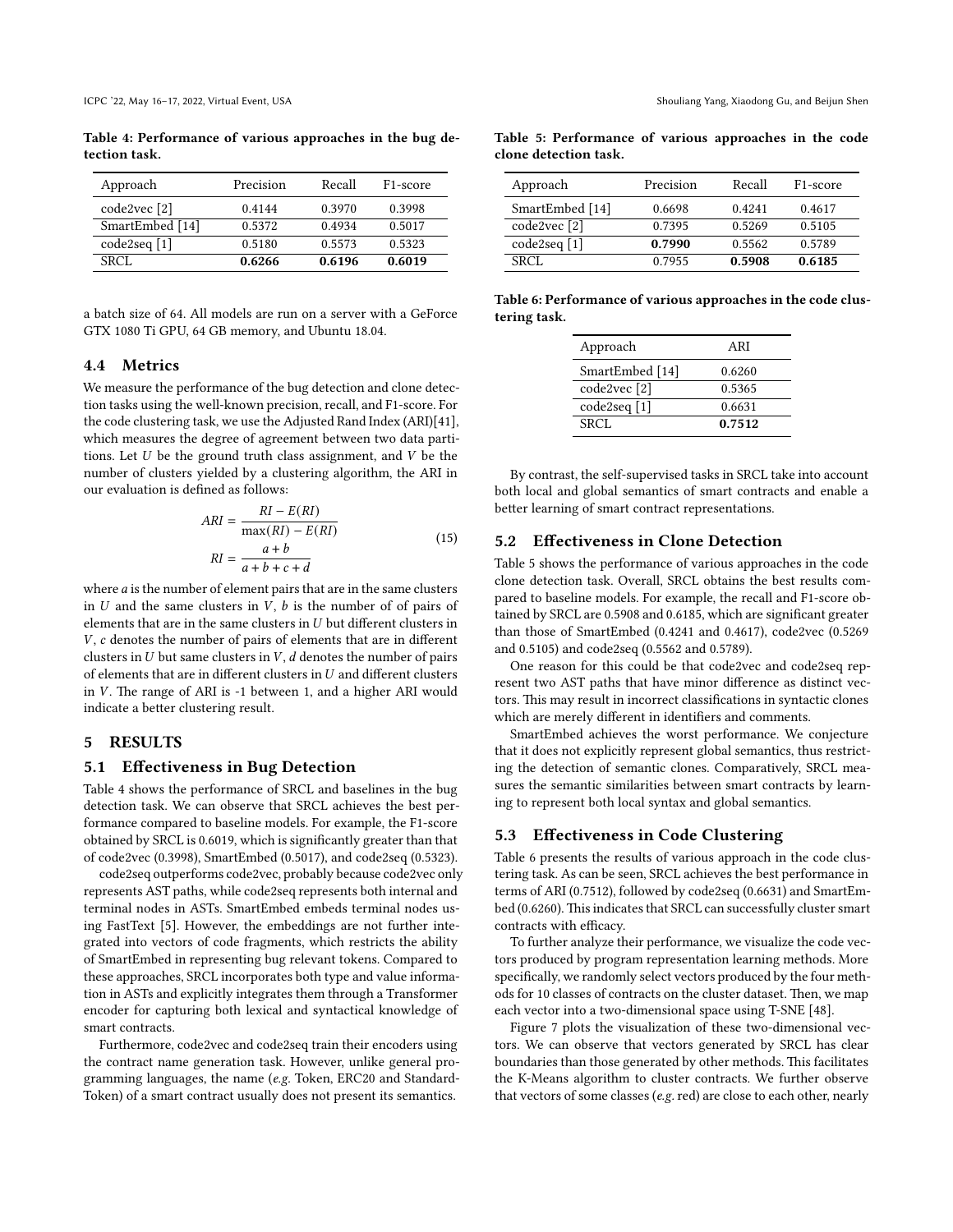<span id="page-8-0"></span>

**Figure 7: Visualization of the code vectors produced by different program representation learning methods.**

**Table 7: Results of ablation studies.**

<span id="page-8-1"></span>

| Model                    | F <sub>1</sub> -score | Λ         |
|--------------------------|-----------------------|-----------|
| SRCL (original model)    | 0.6681                |           |
| w/o global discriminator | 0.5883                | $-0.0798$ |
| w/o local discriminator  | 0.6427                | $-0.0254$ |
| w/o decoder              | 0.6243                | $-0.0483$ |
| w/o type replacement     | 0.6487                | $-0.0194$ |
| w/o value replacement    | 0.6415                | $-0.0266$ |
| w/o pair Insertion       | 0.6575                | $-0.0106$ |

clustered as a point. This confirms our initial finding that code reuse is a common phenomenon in smart contracts.

## **5.4 Ablation Study**

To get a better insight into SRCL, we perform an in-depth ablation study on the code clone dataset. The similarity threshold is empirically set to 0.90. The main goal is to validate the effectiveness of the critical components or techniques in our architecture including the global discriminator, the local discriminator, the decoder, and the code variant generation module.

Table [7](#page-8-1) shows the results of all variants of our model. As seen, all the studied components contribute to the effectiveness of SRCL in learning smart contract representations. In particular, the global discriminator contributes the most in terms of F1-score. This is because the global discriminator is directly correlated to the global representation of smart contracts. Similarly, the reconstruction objective of the decoder is also effective as it forces the encoder to learn key features of smart contracts. The local discriminator also helps SRCL in learning local syntactic representations.

The three operations for creating code variants are also effective in learning code representations. The *value replacement* operation does not significantly change the syntax and structure of the original code, while the *type replacement* and *pair insertion* operations considerably modify the original code, reducing the risk of

<span id="page-8-2"></span>

#### **Figure 8: Impacts of different code variant generation techniques in the clone detection task.**

overfitting. To further understand the importance of generating code variants, we conduct an experiment on various fractions of the training data. Figure [8](#page-8-2) shows the results. We can see that the generation of code variants is more effective on smaller training sets. This is because small datasets are more likely to overfit training data than larger datasets. As the scale of dataset increases, the improvement becomes less significant.

## **5.5 Summary**

Across all the experiments, SRCL significantly outperforms existing methods in learning smart contract representations. For example, SRCL outperforms code2seq by 6.96% and 4% in terms of F1 score in the bug detection and clone detection tasks, respectively. SRCL also outperforms code2seq by 8.81% in terms of ARI in the code clustering task.

All three components contribute to the effectiveness of SRCL. Among them, the global discriminator has the most significant effect. Generating code variants also enhances the performance of SRCL, especially when the scale of training data is small.

Overall, the experimental results suggest that SRCL has remarkable effectiveness in learning smart contract representations.

## **6 THREATS TO VALIDITY**

We have identified two main threats to the validity.

**Data quality threat.** The test sets we have used for code clone detection and code clustering are built by matching contract names. Although we have manually checked the similarities between clone pairs, there can still be noise. We leave further refinement of the test set for future work.

**Genericity threat.** As our work focuses on learning smart contract representations, we only test SRCL on the Solidity language. Although Solidity is one of the most popular languages for smart contracts, other programming languages could have different results. In the future, we will conduct more extensive evaluation of our approach on other smart contract languages (*e.g.* Serpent and LLL) and other programming languages (*e.g.* Go and VHDL).

## **7 RELATED WORK**

#### **7.1 Learning Program Representations**

Learning program representations has been a fundamental problem in software engineering [\[1](#page-9-2), [2](#page-9-1), [6,](#page-10-35) [57](#page-11-6)]. Existing approaches for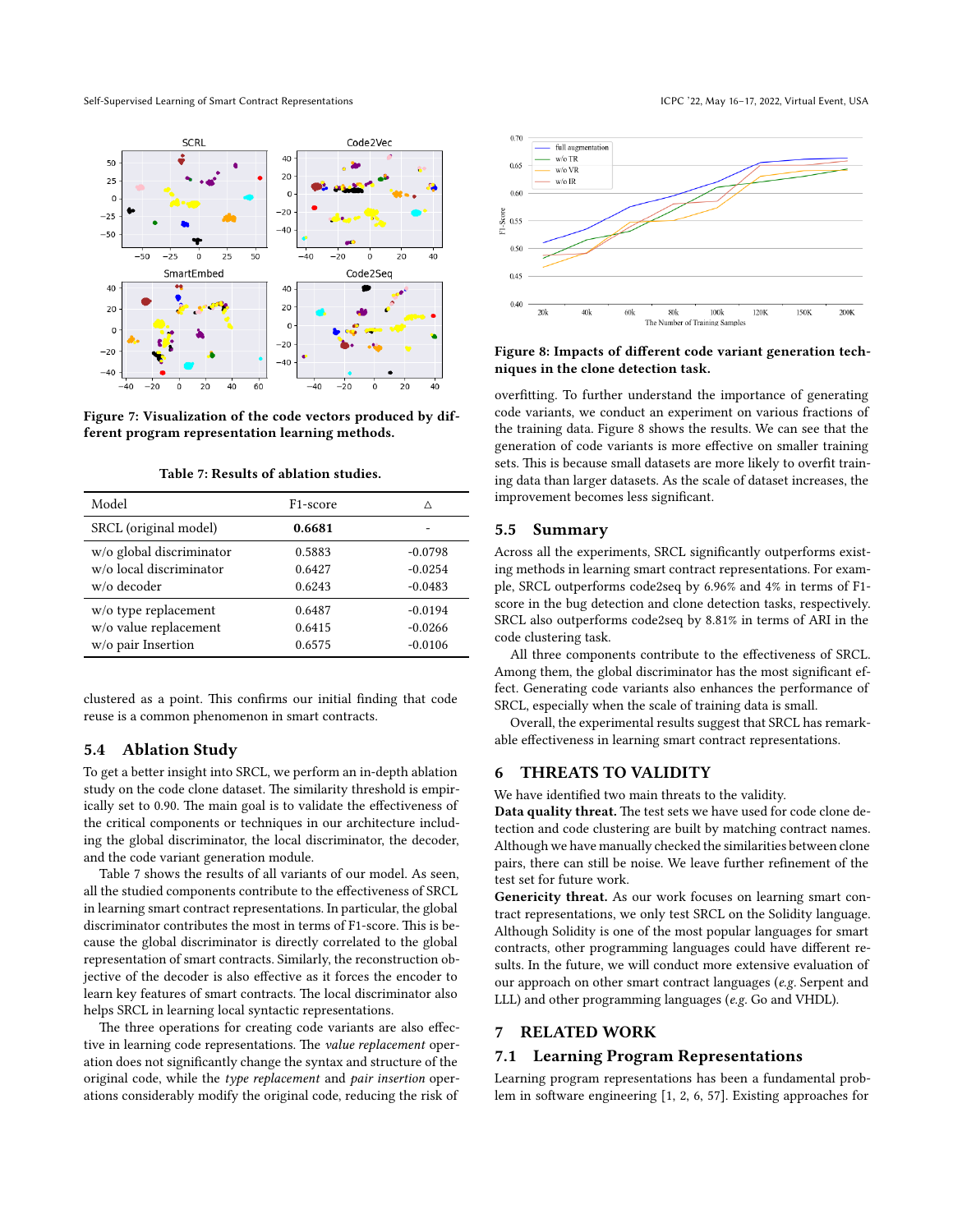source code representation fall into two categories, namely, information retrieval (IR) based approaches and deep learning (DL) based approaches.

The IR based approaches treat source code as plain texts and employs various information retrieval techniques for specific software engineering tasks. For example, Deckard [\[22\]](#page-10-36) learns syntaxstructured information from source code for clone detection. SourcererCC [\[40](#page-10-37)] is a token based detector which improves code clone detection for very large code bases by using an optimized inverted index technique. Lukins *et al.* [[32](#page-10-38)] showed that the performance of LDA-based fault localization model is not affected by the size of subject software system. Kim *et al.* [[24\]](#page-10-39) employed naive Bayes to match bug reports with source files for bug localization.

Since DL techniques have achieved a great success in NLP, DL based code representation approaches have attracted much attention. Nix *et al.* [\[37](#page-10-40)] applied a multi-layer CNN classifier to detect malicious software programs in mobile apps. Gu *et al.* [\[15](#page-10-41)] proposed DeepCS which jointly represents natural language and source code (API invocation sequence, token sequence, and method name) using recurrent neural networks and multi-layer perceptions. Li *et al.* [[30](#page-10-42)] proposed CQIL to learn code-query interactions, which uses a CNN to compute semantic correlations between queries and code snippets. Zhou *et al.* [\[58\]](#page-11-8) presented a context-aware code-tocode recommendation tool named Lancer, with the support of a Library-Sensitive Language Model (LSLM) and the BERT model. ASTNN [\[57\]](#page-11-6) decomposes a large AST of a code snippet into small statement trees, recursively encodes multi-way statement trees to obtain their vectors, and learns the code representation by following the naturalness of statements. In these DL based approaches, the use of deep neural networks significantly improves the understanding of code semantics, thereby showing better effectiveness. However, they are supervised and rely on the availability of labeled data for training. Since Solidity is a domain-specific language and suffers from the shortage of labeled training data, these models are not applicable to smart contracts. Besides, they are usually trained for the specific tasks, lacking generality to support multiple tasks with one single model.

Most recently, pre-trained programming language models have achieved a great success. CodeBERT[[12\]](#page-10-32) pre-trains a Transformerbased neural architecture for programming languages and natural languages to learn general-purpose representations. ContraCode [\[21\]](#page-10-43) pre-trains a neural network to identify functionally similar variants of a program among many non-equivalent distractors. Infer-Code[[6](#page-10-35)] pre-trains a tree-based CNN encoder for source code representation by predicting subtrees from the context of ASTs. All these pre-trained models have shown significant effectiveness in learning code vectors from major programming languages (*i.e.*, Java, C). However, it is difficult for them to achieve the equally effect in smart contracts, since smart contracts are highly homogeneous and redundant. Such data redundancy cause models to be poorly fitted especially on insufficient training samples.

Different from these works, our SRCL takes into consideration the unique characteristics of smart contracts, and captures both local (*e.g.*, structural, lexical) and global (*e.g.*, semantics) features from unlabeled smart contracts. SRCL designs three data augmentation operations for increasing the diversity of smart contracts in

training set, thus having the ability of learning representations in the case of small training samples.

#### **7.2 Deep Learning in Smart Contracts**

In recent years, there is an emerging trend in applying deep learning to smart contracts [\[34](#page-10-44), [55](#page-11-1)]. For example, Yang *et al.* [[55](#page-11-1)] proposed a multi-modal transformer-based approach for smart contract summarization, which learns source code representation from two heterogeneous modalities of the AST, *i.e.*, structure-based traversal sequences and graphs. Mi *et al.* [[34\]](#page-10-44) utilized feature vectors generated from byte code of smart contracts as the input of a metric learning-based deep neural network to detect vulnerabilities in smart contracts. Lutz *et al.* [\[33](#page-10-45)] leveraged a multi-output neural network architecture to learn specific vulnerability types from the input smart contracts. Zhou *et al.* [[59](#page-11-9)] proposed an approach to generating practical inputs for testing smart contracts by using a representation vector learning model. Shi *et al.* [[45](#page-10-5)] presented an MM-SCS model for semantic search of smart contract code, which captures the data flow and control flow information of the code from a contract element dependency graph.

The aforementioned works learn code representations in fully supervised settings with deep neural networks. They are designed for specific tasks. By contrast, SRCL learns representations of smart contracts on unlabeled data by leveraging self-supervised techniques. The learned representations can be generalized for various software engineering tasks.

## **8 CONCLUSION**

We have proposed SRCL, a self-supervised representation learning approach for smart contracts. SRCL learns local and global information from the pairs of type and value sequences of smart contracts' ASTs by a Transformer and CNN encoder, then leverages three well-designed learning tasks to optimize the encoder for generating high-quality representation. Experimental results show that SRCL outperforms the state-of-the-art methods by a significant margin.

In future, we will adopt the proposed SRCL on larger-scale datasets in different programming languages and for a variety of software engineering tasks such as code-to-code search and contract name generation.

## **ACKNOWLEDGMENTS**

This research is supported by National Natural Science Foundation of China (Grant No. 62102244, 62032004).

#### **REFERENCES**

- <span id="page-9-2"></span>[1] Uri Alon, Shaked Brody, Omer Levy, and Eran Yahav. 2019. code2seq: Generating Sequences from Structured Representations of Code. In *7th International Conference on Learning Representations (ICLR)*.
- <span id="page-9-1"></span>Uri Alon, Meital Zilberstein, Omer Levy, and Eran Yahav. 2019. code2vec: Learning distributed representations of code. *Proceedings of the ACM on Programming Languages.* 3, POPL (2019), 1–29.
- <span id="page-9-0"></span>[3] Nami Ashizawa, Naoto Yanai, Jason Paul Cruz, and Shingo Okamura. 2021. Eth2Vec: Learning Contract-Wide Code Representations for Vulnerability Detection on Ethereum Smart Contracts. In *Proceedings of the 3rd ACM International Symposium on Blockchain and Secure Critical Infrastructure (BSCI)*. 47–59.
- <span id="page-9-3"></span>[4] Arshdeep Bahga and Vijay K Madisetti. 2016. Blockchain platform for industrial internet of things. *Journal of Software Engineering and Applications* 9, 10 (2016), 533–546.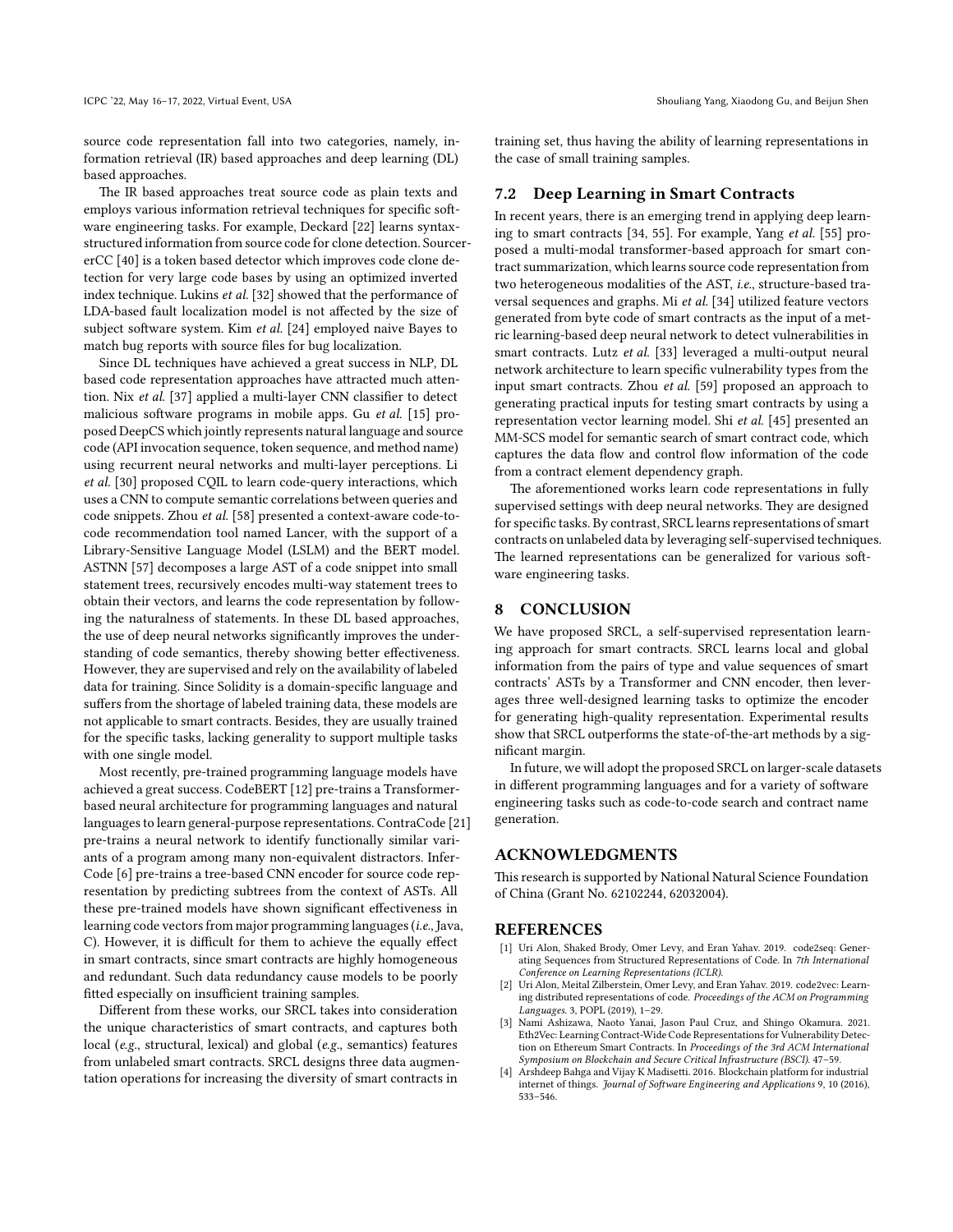- <span id="page-10-33"></span>[5] Piotr Bojanowski, Edouard Grave, Armand Joulin, and Tomás Mikolov. 2017. Enriching Word Vectors with Subword Information. *Trans. Assoc. Comput. Linguistics.* 5 (2017), 135–146.
- <span id="page-10-35"></span>[6] Nghi D. Q. Bui, Yijun Yu, and Lingxiao Jiang. 2021. InferCode: Self-Supervised Learning of Code Representations by Predicting Subtrees. In *43rd IEEE/ACM International Conference on Software Engineering (ICSE)*. 1186–1197.
- <span id="page-10-15"></span>[7] Hengyi Cai, Hongshen Chen, Yonghao Song, Cheng Zhang, Xiaofang Zhao, and Dawei Yin. 2020. Data Manipulation: Towards Effective Instance Learning for Neural Dialogue Generation via Learning to Augment and Reweight. In *Proceedings of the 58th Annual Meeting of the Association for Computational Linguistics (ACL)*. 6334–6343.
- <span id="page-10-8"></span>[8] Xiangping Chen, Peiyong Liao, Yixin Zhang, Yuan Huang, and Zibin Zheng. 2021. Understanding Code Reuse in Smart Contracts. In *28th IEEE International Conference on Software Analysis, Evolution and Reengineering (SANER)*. 470–479.
- <span id="page-10-19"></span>[9] Jacob Devlin, Ming-Wei Chang, Kenton Lee, and Kristina Toutanova. 2019. BERT: Pre-training of Deep Bidirectional Transformers for Language Understanding. In *Proceedings of the Conference of the North American Chapter of the Association for Computational Linguistics: Human Language Technologies (NAACL-HLT)*. 4171–4186.
- <span id="page-10-21"></span>[10] Ming Ding, Jie Tang, and Jie Zhang. 2018. Semi-supervised Learning on Graphs with Generative Adversarial Nets. In *Proceedings of the 27th ACM International Conference on Information and Knowledge Management (CIKM)*. 913–922.
- <span id="page-10-11"></span>[11] Steven Y. Feng, Varun Gangal, Jason Wei, Sarath Chandar, Soroush Vosoughi, Teruko Mitamura, and Eduard Hovy. 2021. A Survey of Data Augmentation Approaches for NLP. In *Findings of the Association for Computational Linguistics (ACL-IJCNLP)*. 968–988.
- <span id="page-10-32"></span>[12] Zhangyin Feng, Daya Guo, Duyu Tang, Nan Duan, Xiaocheng Feng, Ming Gong, Linjun Shou, Bing Qin, Ting Liu, Daxin Jiang, and Ming Zhou. 2020. CodeBERT: A Pre-Trained Model for Programming and Natural Languages. In *Findings of the Association for Computational Linguistics (EMNLP)*. 1536–1547.
- <span id="page-10-28"></span>[13] Kunihiko Fukushima. 1988. Neocognitron: A hierarchical neural network capable of visual pattern recognition. *Neural Networks.* 1, 2 (1988), 119–130.
- <span id="page-10-4"></span>[14] Zhipeng Gao, Lingxiao Jiang, Xin Xia, David Lo, and John Grundy. 2021. Checking Smart Contracts With Structural Code Embedding. *IEEE Transactions on Software Engineering.* 47, 12 (2021), 2874–2891.
- <span id="page-10-41"></span>[15] Xiaodong Gu, Hongyu Zhang, and Sunghun Kim. 2018. Deep code search. In *Proceedings of the 40th International Conference on Software Engineering (ICSE)*. ACM, 933–944.
- <span id="page-10-16"></span>[16] Hongyu Guo, Yongyi Mao, and Richong Zhang. 2019. Augmenting Data with Mixup for Sentence Classification: An Empirical Study. *CoRR* abs/1905.08941 (2019).
- <span id="page-10-17"></span>[17] Kaiming He, Xiangyu Zhang, Shaoqing Ren, and Jian Sun. 2016. Deep Residual Learning for Image Recognition. In *IEEE Conference on Computer Vision and Pattern Recognition (CVPR)*. 770–778.
- <span id="page-10-0"></span>[18] Ningyu He, Lei Wu, Haoyu Wang, Yao Guo, and Xuxian Jiang. 2020. Characterizing Code Clones in the Ethereum Smart Contract Ecosystem. In *24th International Conference on Financial Cryptography and Data Security*, Vol. 12059. Springer, 654–675.
- <span id="page-10-25"></span>[19] Xing Hu, Ge Li, Xin Xia, David Lo, and Zhi Jin. 2018. Deep code comment generation. In *Proceedings of the 26th Conference on Program Comprehension (ICPC)*. ACM, 200–210.
- <span id="page-10-6"></span>[20] Xuan Huo, Ming Li, and Zhi-Hua Zhou. 2016. Learning Unified Features from Natural and Programming Languages for Locating Buggy Source Code. In *Proceedings of the Twenty-Fifth International Joint Conference on Artificial Intelligence, (IJCAI)*. 1606–1612.
- <span id="page-10-43"></span>[21] Paras Jain, Ajay Jain, Tianjun Zhang, Pieter Abbeel, Joseph Gonzalez, and Ion Stoica. 2021. Contrastive Code Representation Learning. In *Proceedings of the Conference on Empirical Methods in Natural Language Processing (EMNLP)*. 5954– 5971.
- <span id="page-10-36"></span>[22] Lingxiao Jiang, Ghassan Misherghi, Zhendong Su, and Stéphane Glondu. 2007. DECKARD: Scalable and Accurate Tree-Based Detection of Code Clones. In *29th International Conference on Software Engineering (ICSE)*. IEEE Computer Society, 96–105.
- <span id="page-10-30"></span>[23] Tapas Kanungo, David M Mount, Nathan S Netanyahu, Christine D Piatko, Ruth Silverman, and Angela Y Wu. 2002. An efficient k-means clustering algorithm: Analysis and implementation. *IEEE transactions on pattern analysis and machine intelligence.* 24, 7 (2002), 881–892.
- <span id="page-10-39"></span>[24] Dongsun Kim, Yida Tao, Sunghun Kim, and Andreas Zeller. 2013. Where should we fix this bug? a two-phase recommendation model. *IEEE transactions on software Engineering.* 39, 11 (2013), 1597–1610.
- <span id="page-10-26"></span>[25] Seohyun Kim, Jinman Zhao, Yuchi Tian, and Satish Chandra. 2021. Code Prediction by Feeding Trees to Transformers. In *43rd IEEE/ACM International Conference on Software Engineering (ICSE)*. 150–162.
- <span id="page-10-18"></span>[26] Diederik P. Kingma and Prafulla Dhariwal. 2018. Glow: Generative Flow with Invertible 1x1 Convolutions. In *Advances in Neural Information Processing Systems 31: Annual Conference on Neural Information Processing Systems (NeurIPS)*. 10236–10245.
- <span id="page-10-9"></span>[27] Masanari Kondo, Gustavo Ansaldi Oliva, Zhen Ming (Jack) Jiang, Ahmed E. Hassan, and Osamu Mizuno. 2020. Code cloning in smart contracts: a case study on verified contracts from the Ethereum blockchain platform. *Empir. Softw. Eng.* 25, 6 (2020), 4617–4675.
- <span id="page-10-24"></span>[28] Lingpeng Kong, Cyprien de Masson d'Autume, Lei Yu, Wang Ling, Zihang Dai, and Dani Yogatama. 2020. A Mutual Information Maximization Perspective of Language Representation Learning. In *8th International Conference on Learning Representations (ICLR)*.
- <span id="page-10-20"></span>[29] Zhenzhong Lan, Mingda Chen, Sebastian Goodman, Kevin Gimpel, Piyush Sharma, and Radu Soricut. 2020. ALBERT: A Lite BERT for Self-supervised Learning of Language Representations. In *8th International Conference on Learning Representations (ICLR)*.
- <span id="page-10-42"></span>[30] Wei Li, Haozhe Qin, Shuhan Yan, Beijun Shen, and Yuting Chen. 2020. Learning Code-Query Interaction for Enhancing Code Searches. In *IEEE International Conference on Software Maintenance and Evolution (ICSME)*. 115–126.
- <span id="page-10-29"></span>[31] Lukas Liebel and Marco Körner. 2018. Auxiliary Tasks in Multi-task Learning. *CoRR* abs/1805.06334 (2018).
- <span id="page-10-38"></span>[32] Stacy K Lukins, Nicholas A Kraft, and Letha H Etzkorn. 2010. Bug localization using latent dirichlet allocation. *Information and Software Technology.* 52, 9 (2010), 972–990.
- <span id="page-10-45"></span>[33] Oliver Lutz, Huili Chen, Hossein Fereidooni, Christoph Sendner, Alexandra Dmitrienko, Ahmad-Reza Sadeghi, and Farinaz Koushanfar. 2021. ESCORT: Ethereum Smart COntRacTs Vulnerability Detection using Deep Neural Network and Transfer Learning. *CoRR* abs/2103.12607 (2021).
- <span id="page-10-44"></span>[34] Feng Mi, Zhuoyi Wang, Chen Zhao, Jinghui Guo, Fawaz Ahmed, and Latifur Khan. 2021. VSCL: Automating Vulnerability Detection in Smart Contracts with Deep Learning. In *IEEE International Conference on Blockchain and Cryptocurrency (ICBC)*. 1–9.
- <span id="page-10-23"></span>[35] Tomás Mikolov, Ilya Sutskever, Kai Chen, Gregory S. Corrado, and Jeffrey Dean. 2013. Distributed Representations of Words and Phrases and their Compositionality. In *27th Annual Conference on Neural Information Processing Systems (NIPS)*. 3111–3119.
- <span id="page-10-12"></span>[36] Junghyun Min, R. Thomas McCoy, Dipanjan Das, Emily Pitler, and Tal Linzen. 2020. Syntactic Data Augmentation Increases Robustness to Inference Heuristics. In *Proceedings of the 58th Annual Meeting of the Association for Computational*
- <span id="page-10-40"></span>*Linguistics, ACL 2020, Online, July 5-10, 2020*. 2339–2352. [37] Robin Nix and Jian Zhang. 2017. Classification of Android apps and malware using deep neural networks. In *International Joint Conference on Neural Networks (IJCNN)*. IEEE, 1871–1878.
- <span id="page-10-1"></span>[38] Nicole Radziwill. 2018. Blockchain revolution: How the technology behind Bitcoin is changing money, business, and the world. *The Quality Management Journal.* 25, 1 (2018), 64–65.
- <span id="page-10-13"></span>[39] Gözde Gül Sahin and Mark Steedman. 2018. Data Augmentation via Dependency Tree Morphing for Low-Resource Languages. In *Proceedings of the Conference on Empirical Methods in Natural Language Processing*. 5004–5009.
- <span id="page-10-37"></span>[40] Hitesh Sajnani, Vaibhav Saini, Jeffrey Svajlenko, Chanchal K. Roy, and Cristina V. Lopes. 2016. SourcererCC: scaling code clone detection to big-code. In *Proceedings of the 38th International Conference on Software Engineering (ICSE)*. ACM, 1157–1168.
- <span id="page-10-31"></span>[41] Jorge M. Santos and Mark J. Embrechts. 2009. On the Use of the Adjusted Rand Index as a Metric for Evaluating Supervised Classification. In *19th International Conference on Artificial Neural Networks (ICANN)*. Springer, 175–184.
- <span id="page-10-2"></span>[42] Alexander Savelyev. 2017. Contract law 2.0:'Smart'contracts as the beginning of the end of classic contract law. *Information & communications technology law.* 26, 2 (2017), 116–134.
- <span id="page-10-7"></span>[43] Scale. 2022. Data Pricing. [EB/OL]. [https://scale.com/pricing,](https://scale.com/pricing) Accessed March 10, 2022.
- <span id="page-10-14"></span>[44] Rico Sennrich, Barry Haddow, and Alexandra Birch. 2016. Improving Neural Machine Translation Models with Monolingual Data. In *Proceedings of the 54th Annual Meeting of the Association for Computational Linguistics (ACL)*.
- <span id="page-10-5"></span>[45] Chaochen Shi, Yong Xiang, Jiangshan Yu, and Longxiang Gao. 2021. Semantic Code Search for Smart Contracts. *CoRR* abs/2111.14139 (2021).
- <span id="page-10-3"></span>[46] Melanie Swan. 2015. *Blockchain: Blueprint for a new economy*. O'Reilly Media,
- <span id="page-10-10"></span>Inc. [47] Nick Szabo. 1997. Formalizing and Securing Relationships on Public Networks. *First Monday.* 2, 9 (1997).
- <span id="page-10-34"></span>[48] Laurens Van der Maaten and Geoffrey Hinton. 2008. Visualizing data using t-SNE. *Journal of machine learning research.* 9, 11 (2008), 2579–2605.
- <span id="page-10-27"></span>[49] Ashish Vaswani, Noam Shazeer, Niki Parmar, Jakob Uszkoreit, Llion Jones, Aidan N. Gomez, Lukasz Kaiser, and Illia Polosukhin. 2017. Attention is All you Need. In *Annual Conference on Neural Information Processing Systems*. 5998– 6008.
- <span id="page-10-22"></span>[50] Hongwei Wang, Jia Wang, Jialin Wang, Miao Zhao, Weinan Zhang, Fuzheng Zhang, Xing Xie, and Minyi Guo. 2018. GraphGAN: Graph Representation Learning With Generative Adversarial Nets. In *Proceedings of the Thirty-Second AAAI Conference on Artificial Intelligence, (AAAI), the 30th innovative Applications of Artificial Intelligence (IAAI), and the 8th AAAI Symposium on Educational Advances in Artificial Intelligence (EAAI)*. 2508–2515.